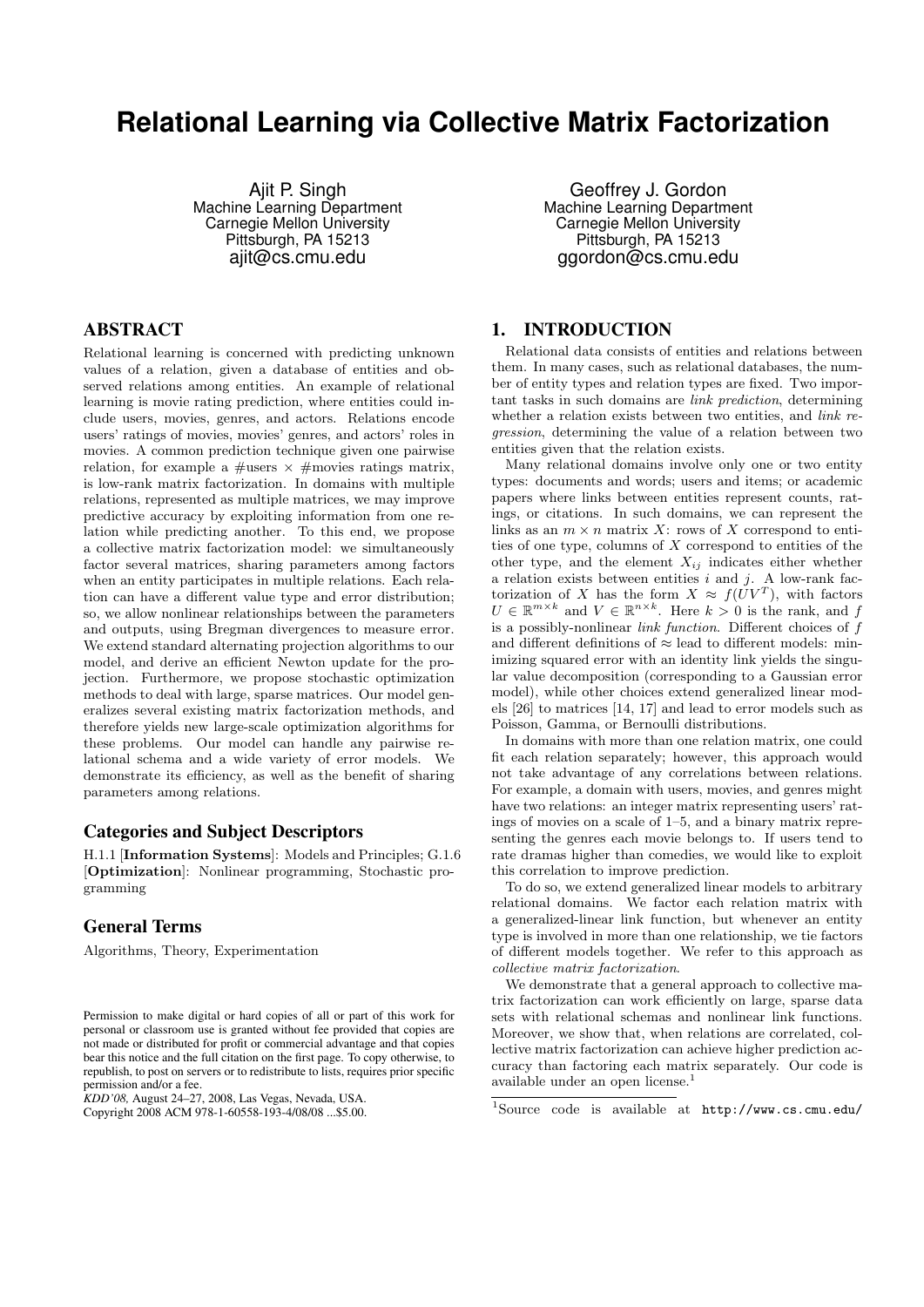# 2. A UNIFIED VIEW OF FACTORIZATION

The building block of collective factorization is singlematrix factorization, which models a single relation between two entity types  $\mathcal{E}_1$  and  $\mathcal{E}_2$ . If there are m entities of type  $\mathcal{E}_1$  and n of type  $\mathcal{E}_2$ , we write  $X \in \mathbb{R}^{m \times n}$  for our matrix of observations, and  $U \in \mathbb{R}^{m \times k}$  and  $V \in \mathbb{R}^{n \times k}$  for the low-rank factors. A factorization algorithm can be defined by the following choices, which are sufficient to include most existing approaches (see Sec. 2.2 for examples):

- 1. Prediction link  $f: \mathbb{R}^{m \times n} \to \mathbb{R}^{m \times n}$
- 2. Loss function  $\mathcal{D}(X, f(UV^T)) \geq 0$ , a measure of the error in predicting  $f(UV^T)$  when the answer is X.
- 3. Optional data weights  $W \in \mathbb{R}_+^{m \times n}$ , which if used must be an argument of the loss.
- 4. Hard constraints on factors,  $(U, V) \in \mathcal{C}$
- 5. Regularization penalty,  $\mathcal{R}(U, V) \geq 0$ .

For the model  $X \approx f(UV^T)$ , we solve:

$$
\underset{(U,V)\in\mathcal{C}}{\text{argmin}} \ [\mathcal{D}(X, f(UV^T)) + \mathcal{R}(U,V)]. \tag{1}
$$

The loss  $\mathcal{D}(\cdot, \cdot)$  quantifies  $\approx$  in the model. It is typically convex in its second argument, and often decomposes into a weighted sum over the elements of  $X$ . For example, the loss for weighted SVD [32] is

$$
\mathcal{D}_W(X, UV^T) = ||W \odot (X - UV^T)||_{Fro}^2,
$$

where  $\odot$  denotes the element-wise product of matrices.

Prediction links f allow nonlinear relationships between  $UV<sup>T</sup>$  and the data X. The choices of f and  $\mathcal{D}$  are closely related to distributional assumptions on  $X$ ; see Section 2.1. Common regularizers for linear models, such as  $\ell_p$ -norms, are easily adapted to matrix factorization. Other regularizers have been proposed specifically for factorization; for example, the trace norm of  $UV^T$ , the sum of its singular values, has been proposed as a continuous proxy for rank [33]. For clarity, we treat hard constraints  $\mathcal C$  separately from regularizers. Examples of hard constraints include orthogonality; stochasticity of rows, columns, or blocks (for example, in matrix co-clustering each row of  $U$  and  $V$  sums to 1); non-negativity; and sparsity or cardinality.

#### 2.1 Bregman Divergences

A large class of matrix factorization algorithms restrict D to generalized Bregman divergences: e.g., singular value decomposition [16] and non-negative matrix factorization [21].

DEFINITION 1  $([17])$ . For a closed, proper, convex function  $F : \mathbb{R}^{m \times n} \to \mathbb{R}$ , the generalized Bregman divergence between matrices Z and Y is

$$
\mathbb{D}_F(Z \mid\mid Y) = F(Z) + F^*(Y) - Y \circ Z
$$

where  $A \circ B$  is the matrix dot product  $tr(A^T B) = \sum_{ij} A_{ij} B_{ij}$ and  $F^*$  is the convex dual  $F^*(\mu) = \sup_{\theta \in \text{dom } F} [\langle \theta, \mu \rangle - F(\theta)].$ 

If  $F^*$  is differentiable, this is equivalent to the standard definition [10, 11], except that the standard definition uses arguments Z and  $\nabla F^*(Y)$  instead of Z and Y. If F decomposes into a sum over components of  $Z$ , we can define a *weighted* 

divergence, overloading  $F$  to denote a single component of the sum,

$$
\mathbb{D}_F(Z \,||\, Y, W) = \sum_{ij} W_{ij} \left( F(Z_{ij}) + F^*(Y_{ij}) - Y_{ij} Z_{ij} \right).
$$

Examples include weighted versions of squared loss,  $F(x) =$  $x^2$ , and I-divergence,  $F(x) = x \log x - x$ . Our primary focus is on decomposable regular Bregman divergences [6], which correspond to maximum likelihood in exponential families:

DEFINITION 2. A parametric family of distributions  $\psi_F =$  ${p_F(x|\theta): \theta}$  is a regular exponential family if each density has the form

$$
\log p_F(x|\theta) = \log p_0(x) + \theta^T x - F(\theta)
$$

where  $\theta$  is the vector of natural parameters for the distribution, x is the vector of minimal sufficient statistics, and  $F(\theta)$  is the log-partition function

$$
F(\theta) = \log \int p_0(x) \cdot \exp(\theta^T x) dx.
$$

A distribution in  $\psi_F$  is uniquely identified by its natural parameters. For regular exponential families

$$
\log p_F(x|\theta) = \log p_0(x) + F^*(x) - \mathbb{D}_{F^*}(x || f(\theta))
$$

where the *matching* prediction link is  $f(\theta) = \nabla F(\theta)$  [15, 4, 14, 6]. Minimizing a Bregman divergence under a matching link is equivalent to maximum likelihood for the corresponding exponential family distribution.

The relationship between matrix factorization and exponential families is seen by treating the data matrix  $X$  as a collection of samples,  $\mathcal{X} = \{X_{11}, \ldots, X_{mn}\}.$  Modeling  $X = f(UV^T)$ , we have that  $X_{ij}$  is drawn from the distribution in  $\psi_F$  with natural parameter  $(UV^T)_{ij}$ .

Decomposable losses, which can be expressed as the sum of losses over elements, follows from matrix exchangeability  $[2, 3]$ . A matrix X is row-and-column exchangeable if permuting the rows and columns of  $X$  does not change the distribution of  $X$ . For example, if X is a document-word matrix of counts, the relative position of two documents in the matrix is unimportant, the rows are exchangeable; likewise for words. A surprising consequence of matrix exchangeability is that the distribution of  $X$  can be described by a function of a global matrix mean, row and column effects (e.g., row biases, column biases), and a per-element effect (e.g., the natural parameters  $UV^T$  above). The perelement effect leads naturally to decomposable losses. An example where decomposability is not a legitimate assumption is when one dimension indexes a time-varying quantity.

#### 2.2 Examples

The simplest case of matrix factorization is the singular value decomposition: the data weights are constant, the prediction link is the identity function, the divergence is the sum of squared errors, and the factors are unregularized. A hard constraint that one factor is orthogonal and the other orthonormal ensures uniqueness of the global optimum (up to permutations and sign changes), which can be found using Gaussian elimination or the Power method [16].

Variations of matrix factorization change one or more of the above choices. Non-negative matrix factorization [21] maximizes the objective

$$
X \circ \log(UV^T) - \mathbf{1} \circ UV^T \tag{2}
$$

 $\overline{z_{\text{ajit}/\text{cmf.}}}$  A longer version of the paper is available as a technical report [31]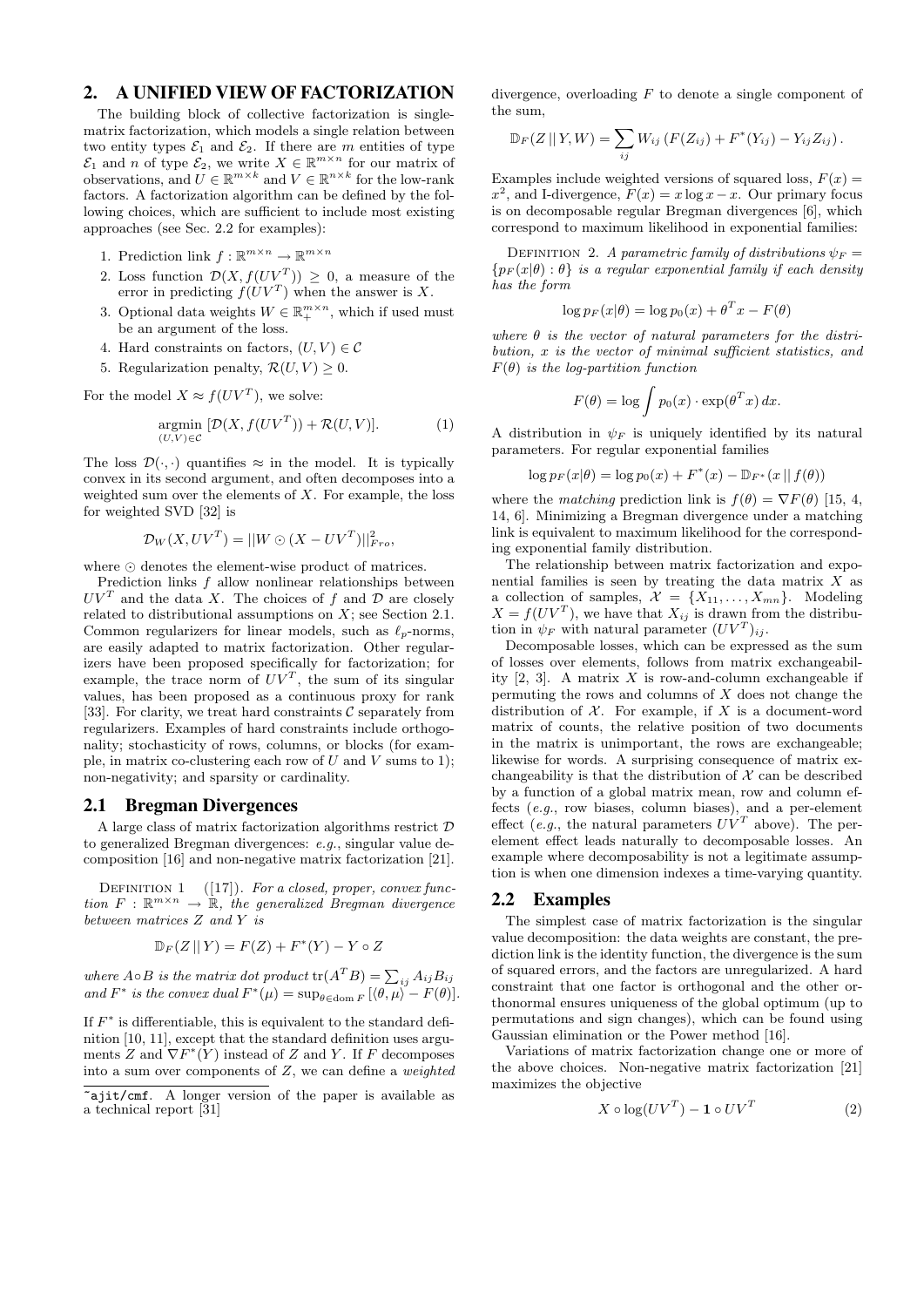where 1 is a matrix with all elements equal to 1. Maximizing Equation 2 is equivalent to minimizing the I-divergence  $\mathbb{D}_H(X \mid \log(UV^T))$  under the constraints  $U, V \geq 0$ . Here  $H(x) = x \log(x) - x$ . The prediction link is  $f(\theta) = \log(\theta)$ .

The scope of matrix factorizations we consider is broader than [17], but the same alternating Newton-projections approach (see Sections 4-5) can be generalized to all the following scenarios, as well as to collective matrix factorization: (i) constraints on the factors, which are not typically considered in Bregman matrix factorization as the resulting loss is no longer a regular Bregman divergence. Constraints allow us to place methods like non-negative matrix factorization [21] or matrix co-clustering into our framework. (ii) non-Bregman matrix factorizations, such as max-margin matrix factorization [30], which can immediately take advantage of the large scale optimization techniques in Sections 4- 5; (iii) row and column biases, where a column of  $U$  is paired with a fixed, constant column in  $V$  (and vice-versa). If the prediction link and loss correspond to a Bernoulli distribution, then margin losses are special cases of biases; (iv) pedagogically, there is little reason why methods based on plate models, such as pLSI [19], cannot be placed in the same framework as methods that factor data matrices. While these features can be added to collective matrix factorization, we focus primarily on relational issues herein.

#### 3. RELATIONAL SCHEMAS

A relational schema contains t entity types,  $\mathcal{E}_1 \dots \mathcal{E}_t$ . There are  $n_i$  entities of type i, denoted  $\{x_e^{(i)}\}_{e=1}^{n_i}$ . A relation between two types is  $\mathcal{E}_i \sim_u \mathcal{E}_j$ ; index  $u \in \mathbb{N}$  allows us to distinguish multiple relations between the same types, and is omitted when no ambiguity results. In this paper, we only consider binary relations. The matrix for  $\mathcal{E}_i \sim_u \mathcal{E}_j$  has  $n_i$ rows,  $n_j$  columns, and is denoted  $X^{(ij,u)}$ . If we have not observed the values of all possible relations, we fill in unobserved entries with 0 (so that  $X^{(ij,u)}$  is a sparse matrix), and assign them zero weight when learning parameters. By convention, we assume  $i \leq j$ . Without loss of generality, we assume that it is possible to traverse links from any entity type to any other; if not, we can fit each connected component in the schema separately. This corresponds to a fully connected entity-relationship model [12].

We fit each relation matrix as the product of latent factors,  $X^{(ij)} \approx f^{(ij)} (U^{(i)} (U^{(j)})^T)$ , where  $U^{(i)} \in \mathbb{R}^{n_i \times k_{ij}}$  and  $U^{(j)} \in \mathbb{R}^{n_j \times k_{ij}}$  for  $k_{ij} \in \{1, 2, \ldots\}$ . Unless otherwise noted, the prediction link  $f^{(ij)}$  is an element-wise function on matrices. If  $\mathcal{E}_j$  participates in more than one relation, we allow our model to use only a subset of the columns of  $U^{(j)}$  for each one. This flexibility allows us, for example, to have relations with different latent dimensions, or to have more than one relation between  $\mathcal{E}_i$  and  $\mathcal{E}_j$  without forcing ourselves to predict the same value for each one. In an implementation, we would store a list of participating column indices from each factor for each relation; but to avoid clutter, we ignore this possibility in our notation.

### 4. COLLECTIVE FACTORIZATION

For concision, we introduce collective matrix factorization on the three-entity-type schema  $\mathcal{E}_1 \sim \mathcal{E}_2 \sim \mathcal{E}_3$ , and use simplified notation: the two data matrices are  $X = X^{(12)}$ and  $Y = X^{(23)}$ , of dimensions  $m = n_1$ ,  $n = n_2$ , and  $r =$ *n*<sub>3</sub>. The factors are  $U = U^{(1)}$ ,  $V = U^{(2)}$ , and  $Z = U^{(3)}$ .

The latent dimension is  $k = k_{12} = k_{23}$ . The weight matrix for X is W, and the weight matrix for Y is  $\tilde{W}$ . Since  $\mathcal{E}_2$ participates in both relations, we use the factor  $V$  in both reconstructions:  $X \approx f_1(UV^T)$  and  $Y \approx f_2(VZ^T)$ .

An example of this schema is collaborative filtering:  $\mathcal{E}_1$ are users,  $\mathcal{E}_2$  are movies, and  $\mathcal{E}_3$  are genres. X is a matrix of observed ratings, and Y indicates which genres a movie belongs to (each column corresponds to a genre, and movies can belong to multiple genres).

One model of Bregman matrix factorization [17] proposes the following decomposable loss function for  $X \approx f_1(UV^T)$ :

$$
L_1(U, V | W) = \mathbb{D}_{F_1}(UV^T | X, W) + \mathbb{D}_G(0 | U) + \mathbb{D}_H(0 | V),
$$

where  $G(u) = \lambda u^2/2$  and  $H(v) = \gamma v^2/2$  for  $\lambda, \gamma > 0$  corresponds to  $\ell_2$  regularization. Ignoring terms that do not vary with the factors the loss is

$$
L_1(U, V|W) = W \odot (F(UV^{T}) - X \circ UV^{T}) + G^{*}(U) + H^{*}(V).
$$

Similarly, if Y were factored alone, the loss would be

$$
L_2(V, Z | \tilde{W}) = \mathbb{D}_{F_2}(VZ^T || Y, \tilde{W}) + \mathbb{D}_H(0 || V) + \mathbb{D}_I(0 || Z).
$$

Since  $V$  is a shared factor we average the losses:

$$
L(U, V, Z | W, \tilde{W}) = \alpha L_1(U, V | W) + (1 - \alpha) L_2(V, Z | \tilde{W}),
$$
\n(3)

where  $\alpha \in [0, 1]$  weights the relative importance of relations.

Each term in the loss,  $L_1$  and  $L_2$ , is decomposable and twice-differentiable, which is all that is required for the alternating projections technique described in Section 4.1. Despite the simplicity of Equation 3, it has some interesting implications. The distribution of  $X_{ij}$  given  $x_i^{(1)}$  and  $x_j^{(2)}$ , and the distribution of  $Y_{jk}$  given  $x_j^{(2)}$  and  $x_k^{(3)}$ , need not agree on the marginal distribution of  $x_j^{(2)}$ . Extending the notion of row-column exchangeability, each entity  $x_j^{(2)}$  corresponds to a record whose features are the possible relations with entities of types  $\mathcal{E}_1$  and  $\mathcal{E}_3$ . Let  $\mathcal{F}_{2,1}$  denote the features corresponding to relations involving entities of  $\mathcal{E}_1$ , and  $\mathcal{F}_{2,3}$  the features corresponding to relations involving entities of  $\mathcal{E}_3$ . If the features are binary, they indicate whether or not an entity participates in a relation with  $x_j^{(2)}$ . The latent representation of  $x_j^{(2)}$  is  $V_j$ ., where  $UV_j^T$  and  $V_j$ .  $Z^T$  determines the distribution over  $\mathcal{F}_{2,1}$  and  $\mathcal{F}_{2,3}$  respectively.

#### 4.1 Parameter Estimation

Equation 3 is convex in any one of its arguments. We extend the alternating projection algorithm for matrix factorization, fixing all but one argument of  $\mathcal{L} = L(U, V, Z | W, W)$ and updating the free factor using a Newton-Raphson step. Differentiating the loss with respect to each factor:

$$
\nabla_U \mathcal{L} = \alpha \left( W \odot \left( f_1(UV^T) - X \right) \right) V + \nabla G^*(U), \qquad (4)
$$
  

$$
\nabla_V \mathcal{L} = \alpha \left( W \odot \left( f_1(UV^T) - X \right) \right)^T U +
$$
  

$$
(1 - \alpha) \left( \tilde{W} \odot \left( f_2(VZ^T) - Y \right) \right) Z + \nabla H^*(V),
$$
  

$$
(5)
$$
  

$$
\nabla_Z \mathcal{L} = (1 - \alpha) \left( \tilde{W} \odot \left( f_2(VZ^T) - Y \right) \right)^T V + \nabla I^*(Z).
$$
  

$$
(6)
$$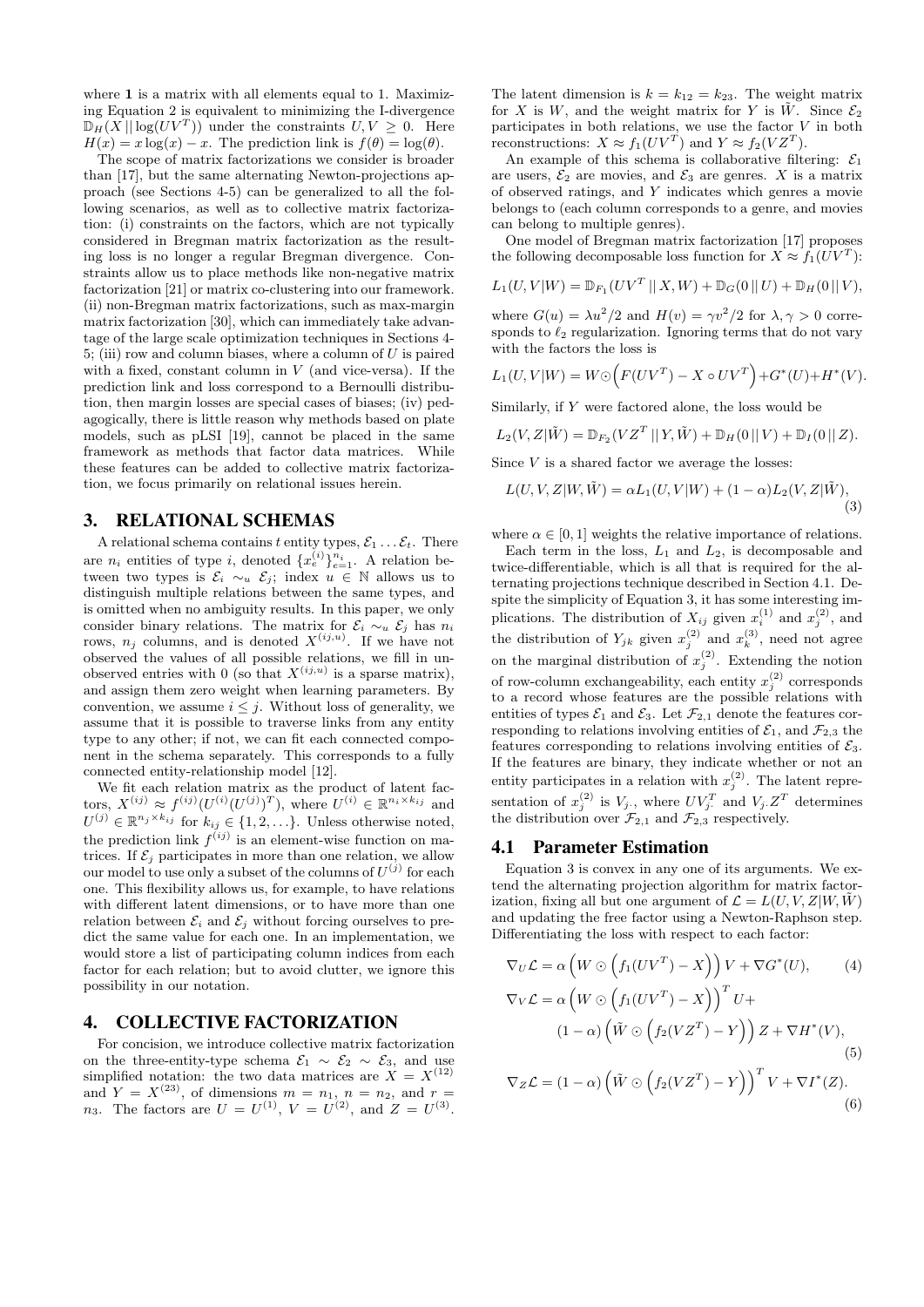Setting the gradients equal to zero yields update equations for  $U, V$ , and  $Z$ . Note that the gradient step does not require the divergence to be decomposable, nor does it require that that the matching losses be differentiable; simply replace gradients with subgradients in the prequel. For  $\ell_2$ regularization on  $U, G(U) = \lambda ||U||^2/2, \nabla G^*(U) = U/\lambda.$ The gradient for a factor is a linear combination of the gradients with respect to the individual matrix reconstructions the factor participates in.

A cursory inspection of Equations 4-6 suggests that an Newton step is infeasible. The Hessian with respect to U would involve  $nk$  parameters. However, if  $L_1$  and  $L_2$  are each decomposable functions, then we can show that almost all the second derivatives of  $\mathcal L$  with respect to a single factor U are zero. Moreover, the Newton update for the factors reduces to row-wise optimization of  $\overline{U}$ ,  $V$ , and  $\overline{Z}$ . For the subclass of models where Equations 4-6 are differentiable and the loss is decomposable, define

$$
q(U_i.) = \alpha \left( W_i. \odot \left( f_1(U_i. V^T) - X_i. \right) \right) V + \nabla G^*(U_i.),
$$
  
\n
$$
q(V_i.) = \alpha \left( W_{\cdot i} \odot \left( f_1(UV_i^T) - X_{\cdot i} \right) \right)^T U +
$$
  
\n
$$
(1 - \alpha) \left( \tilde{W}_i. \odot \left( f_2(V_i. Z^T) - Y_{i.} \right) \right) Z + \nabla H^*(V_i.),
$$
  
\n
$$
q(Z_i.) = (1 - \alpha) \left( \tilde{W}_i \odot \left( f_2(VZ_i^T) - Y_{\cdot i} \right) \right)^T V + \nabla I^*(Z_i.).
$$

Since all but one factor is fixed, consider the derivatives of  $q(U_i)$  with respect to any scalar parameter in  $U: \nabla_{U_i} q(U_i)$ . Because  $U_{j,s}$  only appears in  $q(U_i)$  when  $j = i$ , the derivative equals zero when  $j \neq i$ . Therefore the Hessian  $\nabla_U^2 \mathcal{L}$ is block-diagonal, where each non-zero block corresponds to a row of U. The inverse of a block-diagonal matrix is the inverse of each block, and so the Newton direction for  $U$ ,  $[\nabla_U \mathcal{L}] [\nabla_U^2 \mathcal{L}]^{-1}$ , can be reduced to updating each row  $U_i$ . using the direction  $[q(U_i)] [q'(U_i)]^{-1}$ . The above argument applies to  $V$  and  $Z$  as well, since the loss is a sum of permatrix losses and the derivative is a linear operator.

Any (local) optima of the loss  $\mathcal L$  corresponds to roots of the equations  $\{q(U_i)\}_{i=1}^m$ ,  $\{q(V_i)\}_{i=1}^n$ , and  $\{q(Z_i)\}_{i=1}^r$ . We derive the Newton step for  $U_i$ .

$$
U_i^{\text{new}} = U_i - \eta \cdot q(U_i) [q'(U_i)]^{-1}, \tag{7}
$$

where we suggest using the Armijo criterion [28] to set  $\eta$ . To concisely describe the Hessian we introduce terms for the contribution of the regularizer,

$$
G_i \equiv \text{diag}(\nabla^2 G^*(U_i.)),
$$
  
\n
$$
H_i \equiv \text{diag}(\nabla^2 H^*(V_i.)),
$$
  
\n
$$
I_i \equiv \text{diag}(\nabla^2 I^*(Z_i.)),
$$

and terms for the contribution of the reconstruction error,

$$
D_{1,i} \equiv \text{diag}(W_i \odot f_1'(U_i \cdot V^T)), \ D_{2,i} \equiv \text{diag}(W_{\cdot i} \odot f_1'(UV_i^T)),
$$
  

$$
D_{3,i} \equiv \text{diag}(\tilde{W}_{i} \odot f_2'(V_i^T Z)), \quad D_{4,i} \equiv \text{diag}(\tilde{W}_{\cdot i} \odot f_2'(V Z_i^T)).
$$

The Hessians with respect to the loss  $\mathcal L$  are

$$
q'(U_i) \equiv \nabla q(U_i) = \alpha V^T D_{1,i} V + G_i
$$
  
\n
$$
q'(Z_i) \equiv \nabla q(Z_i) = (1 - \alpha) V^T D_{4,i} V + I_i
$$
  
\n
$$
q'(V_i) \equiv \nabla q(V_i) = \alpha U^T D_{2,i} U + (1 - \alpha) Z^T D_{3,i} Z + H_i
$$

Each update of  $U, V,$  and  $Z$  reduces at least one term in Equation 3. Iteratively cycling through the update leads to

a local optima. In practice, we simplify the update by taking one Newton step instead of running to convergence.

#### 4.2 Weights

In addition to weighing the importance of reconstructing different parts of a matrix, W and  $\tilde{W}$  serve other purposes. First, the data weights can be used to turn the objective into a per-element loss by scaling each element of X by  $(nm)^{-1}$ and each element of Y by  $(nr)^{-1}$ . This ensures that larger matrices do not dominate the model simply because they are larger. Second, weights can be used to correct for differences in the scale of  $L_1(U, V)$  and  $L_2(V, Z)$ . If the Bregman divergences are regular, we can use the corresponding loglikelihoods as a consistent scale. If the Bregman divergences are not regular, computing

$$
D_{F_1}(UV^T || X, W) / D_{F_2}(VZ^T || Y, \tilde{W}),
$$

averaged over uniform random parameters  $U$ ,  $V$ , and  $Z$ , provides an adequate estimate of the relative scale of the two losses. A third use of data weights is missing values. If the value of a relation is unobserved, the corresponding weight is set to zero.

#### 4.3 Generalizing to Arbitrary Schemas

The three-factor model generalizes to any pairwise relational schema, where binary relations are represented as a set of edges:  $E = \{(i, j) : \mathcal{E}_i \sim \mathcal{E}_j \land i < j\}$ . Let [U] denote the set of latent factors and  $[W]$  the weight matrices. The loss of the model is

$$
L([U] \mid [W]) = \sum_{(i,j) \in E} \alpha^{(ij)} \left( \mathbb{D}_{F^{(ij)}} (U^{(i)} (U^{(j)})^T \mid X^{(ij)}, W^{(ij)}) \right) + \sum_{i=1}^t \left( \sum_{j:(i,j) \in E} \alpha^{(ij)} \right) \mathbb{D}_{G^{(i)}}(0 \mid U^{(i)}),
$$

where  $F^{(ij)}$  defines the loss for a particular reconstruction, and  $G^{(i)}$  defines the loss for a regularizer. The relative weights  $\alpha^{(ij)} \geq 0$  measure the importance of each matrix in the reconstruction. Since the loss is a linear function of individual losses, and the differential operator is linear, both gradient and Newton updates can be derived in a manner analogous to Section 4.1, taking care to distinguish when  $U^{(i)}$  acts as a column factor as opposed to a row factor.

# 5. STOCHASTIC APPROXIMATION

In optimizing a collective factorization model, we are in the unusual situation that our primary concern is not the cost of computing the Hessian, but rather the cost of computing the gradient itself: if  $k$  is the largest embedding dimension, then the cost of a gradient update for a row  $U_r^{(i)}$ is  $O(k\sum_{j:\mathcal{E}_i\sim\mathcal{E}_j} n_j)$ , while the cost of a Newton update for the same row is  $O(k^3 + k^2 \sum_{j:\mathcal{E}_i \sim \mathcal{E}_j} n_j)$ . Typically k is much smaller than the number of entities, and so the Newton update costs only a factor of  $k$  more. (The above calculations assume dense matrices; for sparsely-observed relations, we can replace  $n_j$  by the number of entities of type  $\mathcal{E}_j$  which are related to entity  $x_r^{(i)}$ , but the conclusion remains the same.)

The expensive part of the gradient calculation for  $U_r^{(i)}$ is to compute the predicted value for each observed relation that entity  $x_r^{(i)}$  participates in, so that we can sum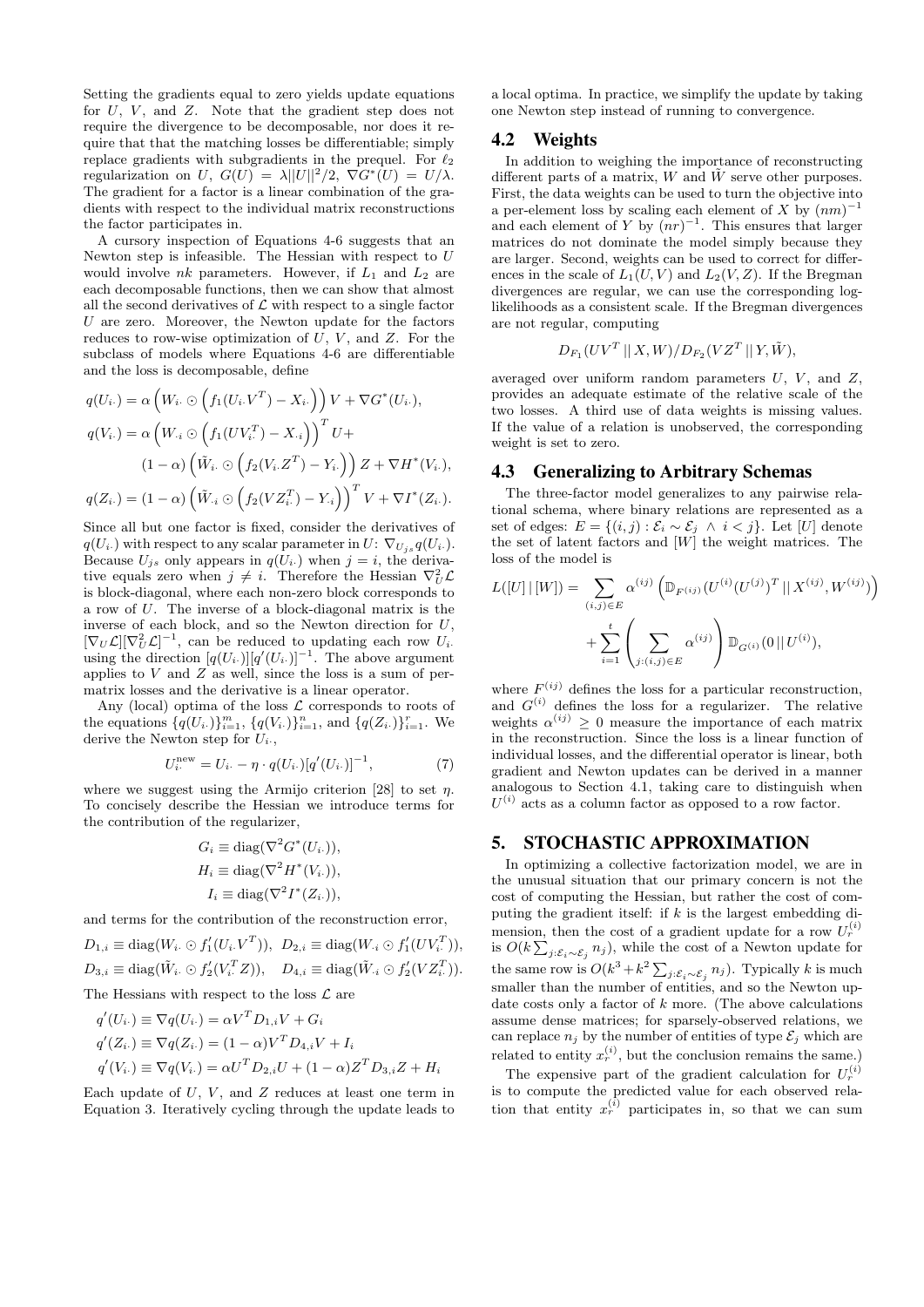all of the weighted prediction errors. One approach to reducing this cost is to compute errors only on a subset of observed relations, picked randomly at each iteration. This technique is known as stochastic approximation [7]. The best-known stochastic approximation algorithm is stochastic gradient descent; but, since inverting the Hessian is not a significant part of our computational cost, we will recommend a stochastic Newton's method instead.

Consider the update for  $U_i$  in the three factor model. This update can be viewed as a regression where the data are  $X_i$  and the features are the columns of V. If we denote a sample of the data as  $s \subseteq \{1, \ldots, n\}$ , then the sample gradient at iteration  $\tau$  is

$$
\hat{q}_{\tau}(U_{i\cdot}) = \alpha \left( W_{is} \odot \left( f(U_{i\cdot} V_{s\cdot}^T) - X_{is} \right) \right) V_{s\cdot} + \nabla G^*(U_{i\cdot}),
$$

Similarly, given subsets  $p \subseteq \{1, \ldots, n\}$  and  $q \subseteq \{1, \ldots, r\}$ , the sample gradients for the other factors are

$$
\hat{q}_{\tau}(V_{i\cdot}) = \alpha \left( W_{pi} \odot \left( f(U_{p\cdot} V_{i\cdot}^T) - X_{pi} \right) \right)^T U_{p\cdot} +
$$
\n
$$
(1 - \alpha) \left( \tilde{W}_{iq} \odot \left( f(V_{i\cdot} Z_{q\cdot}^T) - Y_{iq} \right) \right) Z_{q\cdot} + \nabla H^*(V_{i\cdot}),
$$
\n
$$
\hat{q}_{\tau}(Z_{i\cdot}) = (1 - \alpha) \left( \tilde{W}_{si} \odot \left( f(V_{s\cdot} Z_{i\cdot}^T) - Y_{si} \right) \right)^T V_{s\cdot} + \nabla I^*(Z_{i\cdot}).
$$

The stochastic gradient update for U at iteration  $\tau$  is

$$
U_i^{\tau+1} = U_i^{\tau} - \tau^{-1} \hat{q}_{\tau}(U_{i}).
$$

and similarly for the other factors. Note that we use a fixed, decaying sequence of learning rates instead of a line search: sample estimates of the gradient are not always descent directions. An added advantage of the fixed schedule over line search is that the latter is computationally expensive.

We sample data non-uniformly, without replacement, from the distribution induced by the data weights. That is, for a row  $U_i$ , the probability of drawing  $X_{ij}$  is  $W_{ij}/\sum_j W_{ij}$ . This sampling distribution provides a compelling relational interpretation: to update the latent factors of  $x_r^{(i)}$ , we sample only observed relations involving  $x_r^{(i)}$ . For example, to update a user's latent factors, we sample only movies that the user rated. We use a separate sample for each row of U: this way, errors are independent from row to row, and their effects tend to cancel. In practice, this means that our actual training loss decreases at almost every iteration.

With sampling, the cost of the gradient update no longer grows linearly in the number of entities related to  $x_r^{(i)}$ , but only in the number of entities sampled. Another advantage of this approach is that when we sample one entity at a time,  $|s| = |p| = |q| = 1$ , stochastic gradient yields an online algorithm, which need not store all the data in memory.

As mentioned above, we can often improve the rate of convergence by moving from stochastic gradient descent to stochastic Newton-Raphson updates [7, 8]. For the threefactor model the stochastic Hessians are

$$
\begin{aligned}\n\hat{q}'_{\tau}(U_{i\cdot}) &= \alpha V_{s\cdot}^T \hat{D}_{1,i} V_{s\cdot} + G_i, \\
\hat{q}'_{\tau}(Z_{i\cdot}) &= (1 - \alpha) V_{s\cdot}^T \hat{D}_{4,i} V_{s\cdot} + I_i, \\
\hat{q}'_{\tau}(V_{i\cdot}) &= \alpha U_{p\cdot}^T \hat{D}_{2,i} U_{p\cdot} + (1 - \alpha) Z_q^T \hat{D}_{3,i} Z_q \cdot + H_i.\n\end{aligned}
$$

where

$$
\hat{D}_{1,i} \equiv \text{diag}(W_{is} \odot f'_1(U_i.V_s^T)), \hat{D}_{2,i} \equiv \text{diag}(W_{pi} \odot f'_1(U_p.V_i^T)), \n\hat{D}_{3,i} \equiv \text{diag}(\tilde{W}_{iq} \odot f'_2(V_i^T Z_q.)), \hat{D}_{4,i} \equiv \text{diag}(\tilde{W}_{si} \odot f'_2(V_s.Z_i^T)).
$$

To satisfy convergence conditions, which will be discussed in Section 5.1, we use an exponentially weighted moving average of the Hessian:

$$
\bar{q}_{\tau+1}(\cdot) = \left(1 - \frac{2}{\tau+1}\right)\bar{q}_{\tau}(\cdot) + \frac{2}{\tau+1}\hat{q}'_{\tau+1}(\cdot) \tag{8}
$$

When the sample at each step is small compared to the embedding dimension, the Sherman-Morrison-Woodbury lemma  $(e.g., [7])$  can be used for efficiency. The stochastic Newton update is analogous to Equation 7, except that  $\eta = 1/\tau$ , the gradient is replaced by its sample estimate  $\hat{q}$ , and the Hessian is replaced by its sample estimate  $\bar{q}$ .

#### 5.1 Convergence

We consider three properties of stochastic Newton, which together are sufficient conditions for convergence to a local optimum of the empirical loss  $\mathcal{L}$  [8]. These conditions are also satisfied by setting the Hessian to the identity,  $\bar{q}(\cdot) = I_k$  $-$  *i.e.*, stochastic gradient.

Local Convexity: The loss must be locally convex around its minimum, which must be contained in its domain. In alternating projections the loss is convex for any Bregman divergence; and, for regular divergences, has  $\mathbb R$  as its domain. The non-regular divergences we consider, such as Hinge loss, also satisfy this property.

Uniformly Bounded Hessian: The eigenvalues of the sample Hessians are bounded in some interval  $[-c, c]$  with probability 1. This condition is satisfied by testing whether the condition number of the sample Hessian is below a large fixed value, *i.e.*, the Hessian is invertible. Using the  $\ell_2$  regularizer always yields an instantaneous Hessian  $\hat{q}$  that is full rank. The eigenvalue condition implies that the elements of  $\bar{q}$  and its inverse are uniformly bounded.

Convergence of the Hessian: There are two choices of convergence criteria for the Hessian. Either one suffices for proving convergence of stochastic Newton. (i) The sequence of inverses of the sample Hessian converges in probability to the true Hessian:  $\lim_{\tau \to \infty} (\bar{q}_{\tau})^{-1} = (q')^{-1}$ . Alternately, (ii) the perturbation of the sample Hessian from its mean is bounded. Let  $\mathcal{P}_{\tau-1}$  consist of the history of the stochastic Newton iterations: the data samples and the parameters for the first  $\tau - 1$  iterations. Let  $g_{\tau} = o_s(f_{\tau})$  denote an almost uniformly bounded stochastic order of magnitude. The stochastic o-notation is similar to regular o-notation, except that we are allowed to ignore measure-zero events and  $E[o_s(f_\tau)] = f_\tau$ . The alternate convergence criteria is a concentration of measure statement:

$$
E[\bar{q}_{\tau}|\mathcal{P}_{\tau-1}] = \bar{q}_{\tau} + o_s(1/\tau).
$$

For Equation 8 this condition is easy to verify:

$$
E[\bar{q}_{\tau}|\mathcal{P}_{\tau-1}] = \left(1 - \frac{2}{\tau}\right)\bar{q}_{\tau-1} + \frac{2}{\tau}E[\hat{q}_{\tau}'|\mathcal{P}_{\tau-1}]
$$

since  $\mathcal{P}_{\tau-1}$  contains  $\bar{q}_{\tau-1}$ . Any perturbation from the mean is due to the second term. If  $\hat{q}$  is invertible then its elements are uniformly bounded, and so are the elements of  $E[\hat{q}_{\tau} | \mathcal{P}_{\tau-1}]$ ; since this term has bounded elements and is scaled by  $2/\tau$  it follows that the perturbation is  $o_s(1/\tau)$ . One may fold in an instantaneous Hessian that is not invertible, so long as the moving average  $\bar{q}$  remains invertible. The above proves the convergence of a factor to the value which minimizes the expected loss, assuming the other factors are fixed. With respect to the alternating projection,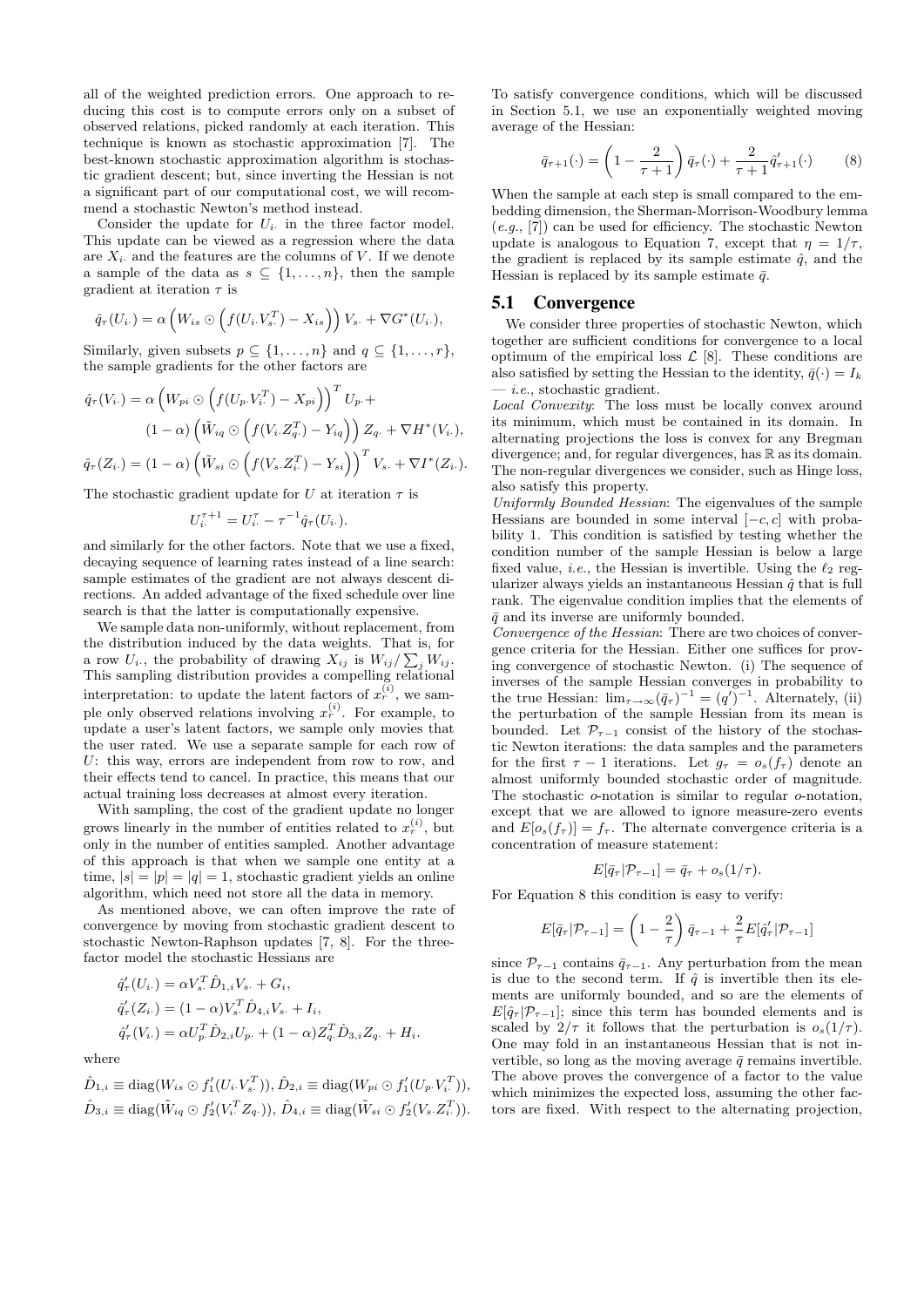we only have convergence to a local optima of the empirical loss L.

# 6. RELATED WORK

Collective matrix factorization provides a unified view of matrix factorization for relational data: different methods correspond to different distributional assumptions on individual matrices, different schemas tying factors together, and different optimization procedures. We distinguish our work from prior methods on three points: (i) competing methods often impose a clustering constraint, whereas we cover both cluster and factor analysis (although our experiments focus on factor analysis); (ii) our stochastic Newton method lets us handle large, sparsely observed relations by taking advantage of decomposability of the loss; and (iii) our presentation is more general, covering a wider variety of models, schemas, and losses. In particular, for (iii), our model emphasizes that there is little difference between factoring two matrices versus three or more; and, our optimization procedure can use any twice differentiable decomposable loss, including the important class of Bregman divergences. For example, if we restrict our model to a single relation  $\mathcal{E}_1 \sim \mathcal{E}_2$ , we can recover all of the single-matrix models mentioned in Sec. 2.2. While our alternating projections approach is conceptually simple, and allows one to take advantage of decomposability, there is a panoply of alternatives for factoring a single matrix. The more popular ones includes majorization [22], which iteratively minimize a sequence of convex upper bounding functions tangent to the objective, including the multiplicative update for NMF [21] and the EM algorithm, which is used both for pLSI [19] and weighted SVD [32]. Direct optimization solves the non-convex problem with respect to  $(U, V)$  using gradient or second-order methods, such as the fast variant of maxmargin matrix factorization [30].

The next level of generality is a three-entity-type model  $\mathcal{E}_1 \sim \mathcal{E}_2 \sim \mathcal{E}_3$ . A well-known example of such a schema is pLSI-pHITS [13], which models document-word counts and document-document citations:  $\mathcal{E}_1$  = words and  $\mathcal{E}_2 = \mathcal{E}_3$  = documents, but it is trivial to allow  $\mathcal{E}_2 \neq \mathcal{E}_3$ . Given relations  $\mathcal{E}_1 \sim \mathcal{E}_2$  and  $\mathcal{E}_2 \sim \mathcal{E}_3$ , with corresponding integer relationship matrices  $X^{(12)}$  and  $X^{(23)}$ , the likelihood is

$$
\mathcal{L} = \alpha X^{(12)} \circ \log \left( UV^T \right) + (1 - \alpha) X^{(23)} \circ \log \left( V Z^T \right), \tag{9}
$$

where the parameters  $U, V$ , and  $Z$  correspond to probabilities  $u_{ik} = p(x_i^{(1)} | h_k)$ ,  $v_{ik} = p(h_k | x_i^{(2)})$ , and  $z_{ik} = p(x_i^{(3)} |$  $h_k$ ) for clusters  $\{h_1, \ldots, h_K\}$ . Probability constraints require that each column of  $U, V^T$ , and  $Z$  must sum to one, which induces a clustering of entities. Since different entities can participate in different numbers of relations (e.g., some words are more common than others) the data matrices  $X^{(12)}$  and  $X^{(23)}$  are usually normalized; we can encode this normalization using weight matrices. The objective, Equation 9, is the weighted average of two probabilistic LSI [19] models with shared latent factors  $h_k$ . Since each pLSI model is a one-matrix example of our general model, the two-matrix version can be placed within our framework.

Matrix co-clustering techniques have a stochastic constraint: if an entity increases its membership in one cluster, it must decrease its membership in others clusters. Examples of matrix and relational co-clustering include pLSI, pLSI-pHITS, the symmetric block models of Long et. al. [23, 24, 25],

and Bregman tensor clustering [5] (which can handle higher arity relations). Matrix analogues of factor analysis place no stochastic constraint on the parameters. Collective matrix factorization has been presented using matrix factor analyzers, but the stochastic constraint, that each row of  $U^{(r)}$  sums to 1, distributes over the alternating projection to an equality constraint on each update of  $U_i^{(r)}$ . This additional equality constraint can be folded into the Newton step using a Lagrange multiplier, yielding an unconstrained optimization  $(c.f., ch. 10 [9])$ . Comparing the extension of collective matrix factorization to the alternatives above is a topic for future work. It should be noted that our choice of  $X = UV<sup>T</sup>$  is not the only one for matrix factorization. Long et. al. [23] proposes a symmetric block model  $X \approx C_1 A C_2^T$ , where  $C_1 \in \{0,1\}^{n_1 \times k}$  and  $C_2 \in \{0,1\}^{n_2 \times k}$  are cluster indicator matrices, and  $A \in \mathbb{R}^{k \times k}$  contains the predicted output for each combination of row and column clusters. Early work on this model uses a spectral relaxation specific to squared loss [23], while later generalizations to regular exponential families [25] use EM. An equivalent formulation in terms of regular Bregman divergences [24] uses iterative majorization [22, 34] as the inner loop of alternating projection. An improvement on Bregman co-clustering accounts for systematic biases, block effects, in the matrix [1].

The three-factor schema  $\mathcal{E}_1 \sim \mathcal{E}_2 \sim \mathcal{E}_3$  also includes supervised matrix factorization. In this problem, the goal is to classify entities of type  $\mathcal{E}_2$ : matrix  $X^{(12)}$  contains class labels according to one or more related concepts (one concept per row), while  $X^{(23)}$  lists the features of each entity. An example of a supervised matrix factorization algorithm is the support vector decomposition machine [29]: in SVDMs, the features  $X^{(23)}$  are factored under squared loss, while the labels  $X^{(12)}$  are factored under Hinge loss. A similar model was proposed by Zhu et al. [37], using a once-differentiable variant of the Hinge loss. Another example is supervised LSI [35], which factors both the data and label matrices under squared loss, with an orthogonality constraint on the shared factors. Principal components analysis, which factors a doubly centered matrix under squared loss, has also been extended to the three-factor schema [36].

Another interesting type of schema contains multiple parallel relations between two entity types. An example of this sort of schema is max-margin matrix factorization (MMMF) [30]. In MMMF, the goal is to predict ordinal values, such as a user's rating of movies on a scale of  $\{1, \ldots, R\}$ . We can reduce this prediction task to a set of binary threshold problems, namely, predicting  $r \geq 1, r \geq 2, \ldots, r \geq R$ . If we use a Hinge loss for each of these binary predictions and add the losses together, the result is equivalent to a collective matrix factorization where  $\mathcal{E}_1$  are users,  $\mathcal{E}_2$  are movies, and  $\mathcal{E}_1 \sim_u \mathcal{E}_2$  for  $u = 1 \dots R$  are the binary rating prediction tasks. In order to predict different values for the  $R$  different relations, we need to allow the latent factors  $U^{(1)}$  and  $U^{(2)}$ to contain some untied columns, i.e., columns which are not shared among relations. For example, the MMMF authors have suggested adding a bias term for each rating level or for each (user, rating level) pair. To get a bias for each (user, rating level) pair, we can append R untied columns to  $U^{(1)}$ , and have each of these columns multiply a fixed column of ones in  $U^{(2)}$ . To get a shared bias for each rating level, we can do the same, but constrain each of the untied columns in  $U^{(1)}$  to be a multiple of the all-ones vector.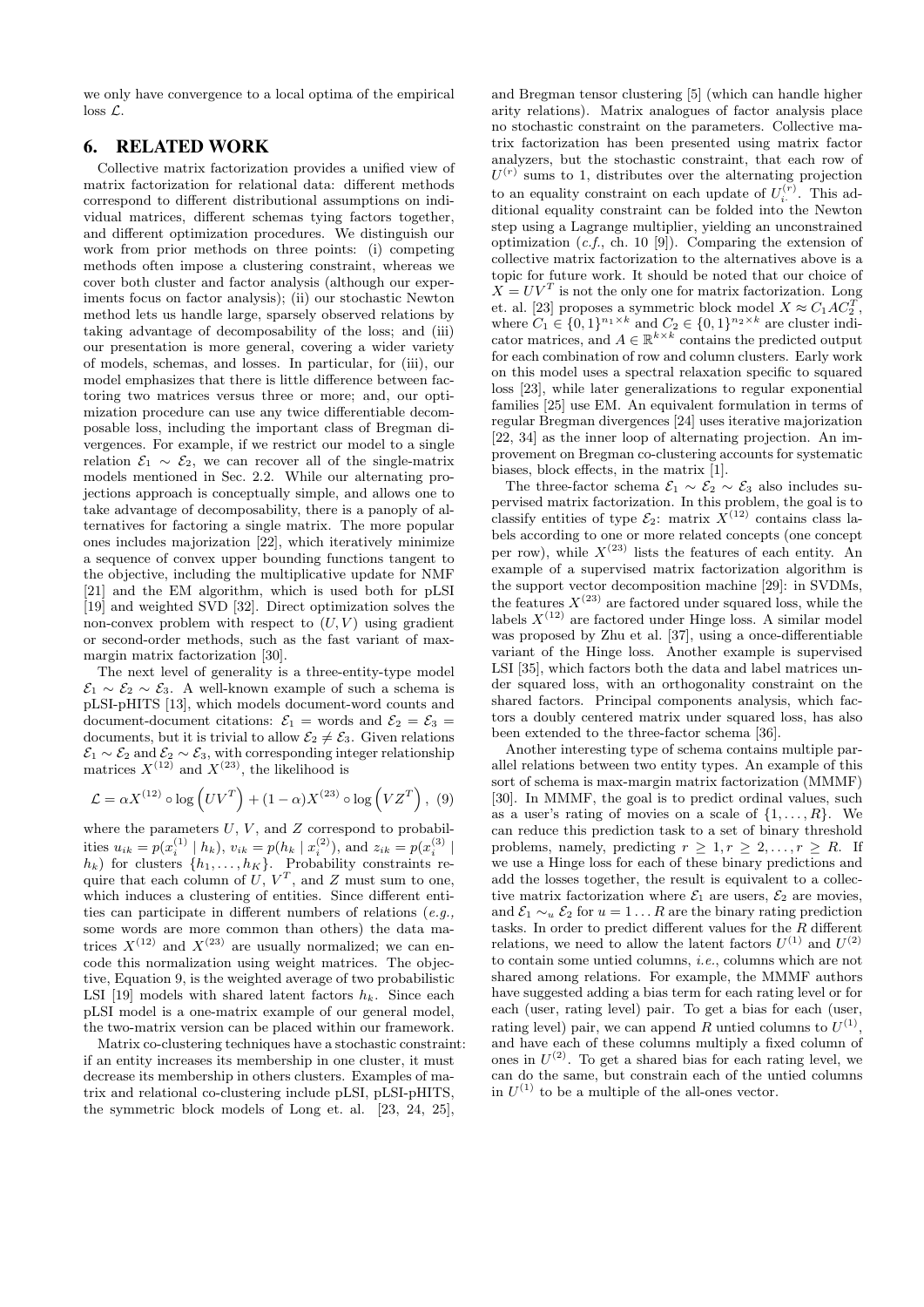# 7. EXPERIMENTS

## 7.1 Movie Rating Prediction

Our experiments focus on two tasks: (i) predicting whether a user rated a particular movie: israted; and (ii) predicting the value of a rating for a particular movie: rating. User ratings are sampled from the Netflix Prize data [27]: a rating can be viewed as a relation taking on five ordinal values (1-5 stars), i.e., Rating(user, movie). We augment these ratings with two additional sources of movie information, from the Internet Movie Database [20]: genres for each movie, encoded as a binary relation, i.e., HasGenre(movie, genre); and a list of actors in each movie, encoded as a binary relation, *i.e.*, HasRole(actor, movie). In schema notation  $\mathcal{E}_1$  corresponds to users,  $\mathcal{E}_2$  corresponds to movies,  $\mathcal{E}_3$  corresponds to genres, and  $\mathcal{E}_4$  corresponds to actors. Ordinal ratings are denoted  $\mathcal{E}_1 \sim_1 \mathcal{E}_2$ ; for the israted task the binarized version of the ratings is denoted  $\mathcal{E}_1 \sim_2 \mathcal{E}_2$ . Genre membership is denoted  $\mathcal{E}_2 \sim \mathcal{E}_3$ . The role relation is  $\mathcal{E}_2 \sim \mathcal{E}_4$ .

There is a significant difference in the amount of data for the two tasks. In the israted problem we know whether or not a user rated a movie for all combinations of users and movies, so the ratings matrix has no missing values. In the rating problem we observe the relation only when a user rated a movie—unobserved combinations of users and movies have their data weight set to zero.

#### *7.1.1 Model and Optimization Parameters*

For consistency, we control many of the model and optimization parameters across the experiments. In the israted task all the relations are binary, so we use a logistic model: sigmoid link with the matching log-loss. To evaluate test error we use mean absolute error (MAE) for both tasks, which is the average zero-one loss for binary predictions. Since the data for israted is highly imbalanced in favour of movies not being rated, we scale the weight of those entries down by the fraction of observed relations where the relation is true. We use  $\ell_2$  regularization throughout. Unless otherwise stated the regularizers are all  $G(U) = 10^5 ||U||_F^2/2$ . In Newton steps, we use an Armijo line search, rejecting updates with step length smaller than  $\eta = 2^{-4}$ . In Newton steps, we run till the change in training loss falls below 5% of the objective. Using stochastic Newton, we run for a fixed number of iterations.

#### 7.2 Relations Improve Predictions

Our claim regarding relational data is that collective factorization yields better predictions than using a single matrix. We consider the israted task on two relatively small data sets, to allow for repeated trials. Since this task involves a three factor model there is a single mixing factor,  $\alpha$  in Equation 3. We learn a model for several values of  $\alpha$ , starting from the same initial random parameters, using full Newton steps. The performance on a test set, entries sampled from the matrices according to the test weights, is measured at each  $\alpha$ . Each trial is repeated ten times to provide 1-standard deviation error bars.

Two scenarios are considered. First, where the users and movies were sampled uniformly at random; all genres that occur in more than 1% of the movies are retained. We only use the users' ratings on the sampled movies. Second, where we only sample users that rated at most 40 movies, which greatly reduces the number of ratings for each user and each



Figure 1: Test errors (MAE) for predicting whether a movie was rated, and the genre, on the dense rating example.



Figure 2: Test errors (MAE) for predicting whether a movie was rated, and the genre, on sparse rating example.

movie. In the first case, the median number of ratings per user is 60 (the mean, 127); in the second case, the median number of ratings per user is 9 (the mean, 10). In the first case, the median number of ratings per movie is 9 (the mean, 21); in the second case, the median number of ratings per movie is 2 (the mean, 8). In the first case we have  $n_1 = 500$ users and  $n_2 = 3000$  movies and in the second case we have  $n_1 = 750$  users and  $n_2 = 1000$  movies. We use a  $k = 20$ embedding dimension for both matrices.

The dense rating scenario, Figure 1, shows that collective matrix factorization improves both prediction tasks: whether a user rated a movie, and which genres a movie belongs to. When  $\alpha = 1$  the model uses only rating information; when  $\alpha = 0$  it uses only genre information.

In the sparse rating scenario, Figure 2, there is far less information in the ratings matrix. Half the movies are rated by only one or two users. Because there is so little information between users, the extra genre information is more valuable. However, since few users rate the same movies there is no significant improvement in genre prediction.

We hypothesized that adding in the roles of popular actors, in addition to genres, would further improve performance. By symmetry the update equation for the actor factor is analogous to the update for the genre factor. Since there are over 100,000 actors in our data, most of which appear in only one or two movies, we selected 500 popular actors (those that appeared in more than ten movies). Under a wide variety of settings for the mixing parameters  $\{\alpha^{(12)}, \alpha^{(23)}, \alpha^{(24)}\}\$  there was no statistically significant improvement on either the israted or rating task.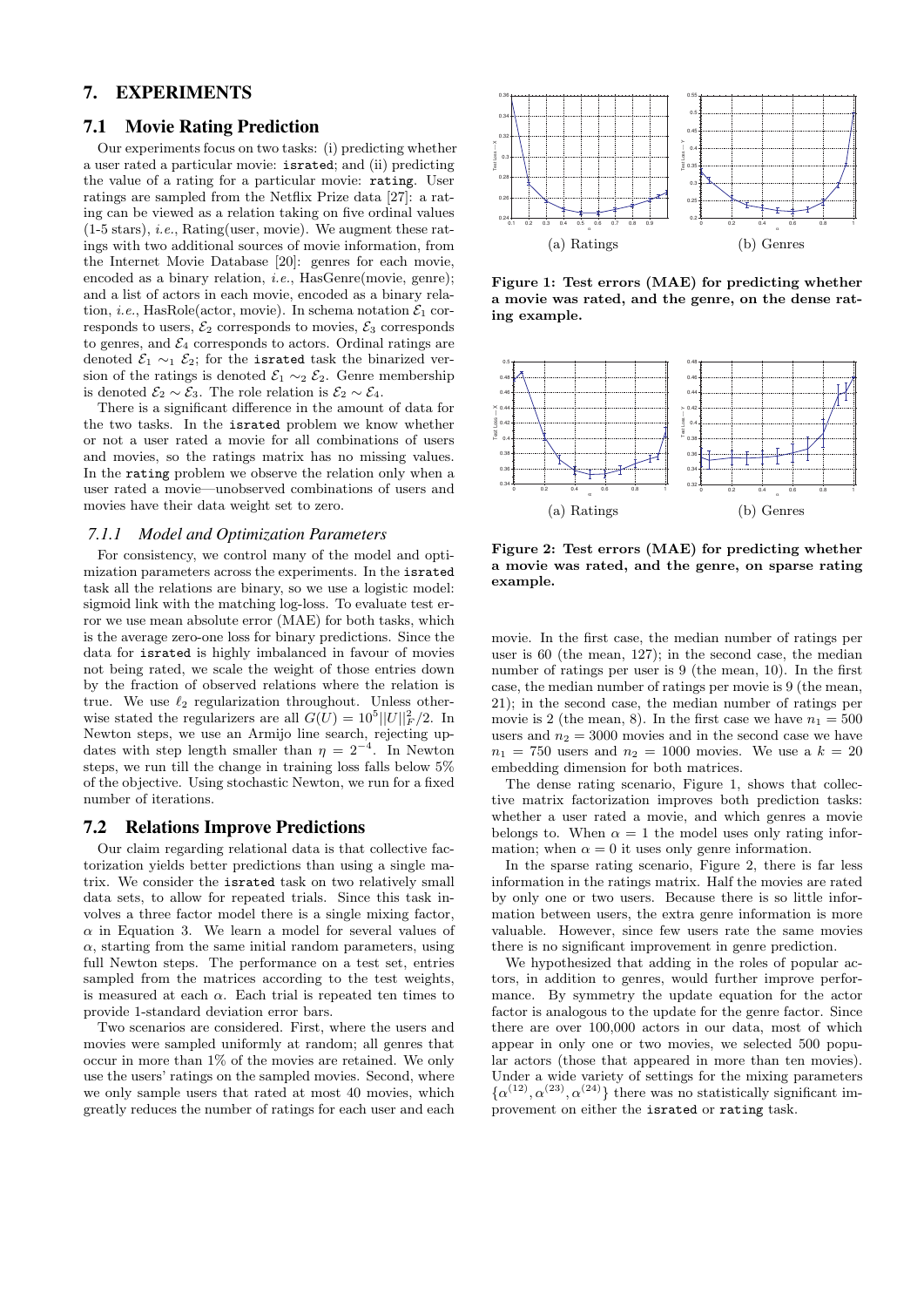

Figure 3: Behaviour of Newton vs. Stochastic Newton on a three-factor model.

# 7.3 Stochastic Approximation

Our claim regarding stochastic optimization is that it provides an efficient alternative to Newton updates in the alternating projections algorithm. Since our interest is in the case with a large number of observed relations we use the israted task with genres. There are  $n_1 = 10000$  users,  $n_2 = 2000$  movies, and  $n_3 = 22$  of the most common genres in the data set. The mixing coefficient is  $\alpha = 0.5$ . We set the embedding dimension of both factorizations to  $k = 30$ .

On this three factor problem we learn a collective matrix factorization using both Newton and stochastic Newton methods with batch sizes of 25, 75, and 100 samples per row. The batch size is larger than the number of genres, and so they are all used. Our primary concern is sampling the larger user-movie matrix. Using Newton steps ten cycles of alternating projection are used; using stochastic Newton steps thirty cycles are used. After each cycle, we measure the training loss (log-loss) and the test error (mean absolute error), which are plotted against the CPU time required to reach the given cycle in Figure 3. This experiment was repeated five times, yielding 2-standard deviation error bars.

Using only a small fraction of the data we achieve results comparable to full Newton after five iterations. At batch size 100, we are sampling  $1\%$  of the users and  $5\%$  of the movies; yet its performance on test data is the same as a full Newton step given 8x longer to run. Diminishing returns with respect to batch size suggests that using very large batches is unnecessary. Even if the batch size were equal to  $\max\{n_1, n_2, n_3\}$  stochastic Newton would not return the same result as full Newton due to the  $1/\tau$  damping factor on the sample Hessian.

It should be noted that rating is a computationally simpler problem. On a three factor problem with  $n_1 = 100000$ users,  $n_2 = 5000$  movies, and  $n_3 = 21$  genres, with over 1.3M observed ratings, alternating projection with full Newton steps runs to convergence in 32 minutes on a single 1.6 GHz CPU. We use a small embedding dimension,  $k = 20$ , but one can exploit common tricks for large Hessians. We used the Poisson link for ratings, and the logistic for genres; convergence is typically faster under the identity link.

## 7.4 Comparison to pLSI-pHITS

In this section we provide an example where the additional flexibility of collective matrix factorization leads to better results; and another where a co-clustering model, pLSI-pHITS, has the advantage.

We sample two instances of israted, controlling for the number of ratings each movie has. In the dense data set,

the median number of ratings per movie (user) is 11 (76); in the sparse data set, the median number of ratings per movie (user) is 2 (4). In both cases there are 1000 randomly selected users, and 4975 randomly selected movies, all the movies in the dense data set.

Since pLSI-pHITS is a co-clustering method, and our collective matrix factorization model is a link prediction method, we choose a measure that favours neither inherently: ranking. We induce a ranking of movies for each user, measuring the quality of the ranking using mean average precision (MAP) [18]: queries correspond to user's requests for ratings, "relevant" items are the movies of the held-out links, we use only the top  $200$  movies in each ranking<sup>2</sup>, and the averaging is over users. Most movies are unrated by any given user, and so relevance is available only for a fraction of the items: the absolute MAP values will be small, but relative differences are meaningful. We compare four different models for generating rankings of movies for users:

CMF-Identity: Collective matrix factorization using identity prediction links,  $f_1(\theta) = f_2(\theta) = \theta$  and squared loss. Full Newton steps are used. The regularization and optimization parameters are the same as those described in Section 7.1.1, except that the smallest step length is  $\eta = 2^{-5}$ . The ranking of movies for user i is induced by  $f(U_i, V^T)$ .

CMF-Logistic: Like CMF-Identity, except that the matching link and loss correspond to a Bernoulli distribution, as in logistic regression:  $f_1(\theta) = f_2(\theta) = 1/(1 + \exp^{-\theta}).$ 

pLSI-pHITS: Makes a multinomial assumption on each matrix, which is somewhat unnatural for the rating task a rating of 5 stars does not mean that a user and movie participated in the rating relation five times. Hence our use of israted. We give the regularization advantage to pLSIpHITS. The amount of regularization  $\beta \in [0, 1]$  is chosen at each iteration using tempered EM. The smaller  $\beta$  is, the stronger the parameter smoothing towards the uniform distribution. We are also more careful about setting  $\beta$  than Cohn et. al. [13], using a decay rate of 0.95 and minimum  $\beta$ of 0.7. To have a consistent interpretation of iterations between this method and CMF, we use tempering to choose the amount of regularization, and then fit the parameters from a random starting point with the best choice of  $\beta$ . Movie rankings are generated using  $p(movie|user)$ .

Pop: A baseline method that ignores the genre information. It generates a single ranking of movies, in order of how frequently they are rated, for all users.

In each case the models, save popularity ranking, have embedding dimension  $k = 30$  and run for at most 10 iterations. We compare on a variety of values of  $\alpha$ , but we make no claim that mixing information improves the quality of rankings. Since  $\alpha$  is a free parameter we want to confirm the relative performance of these methods at several values. In Figure 4, collective matrix factorization significantly outperforms pLSI-pHITS on the dense data set; the converse is true on the sparse data set. Ratings do not benefit from mixing information in any of the approaches, on either data set. While the flexibility of collective matrix factorization has its advantages, especially computational ones, we do not claim unequivocal superiority over relational models based on matrix co-clustering.

 $2$ The relations between the curves in Figure 4 are the same if the rankings are not truncated.